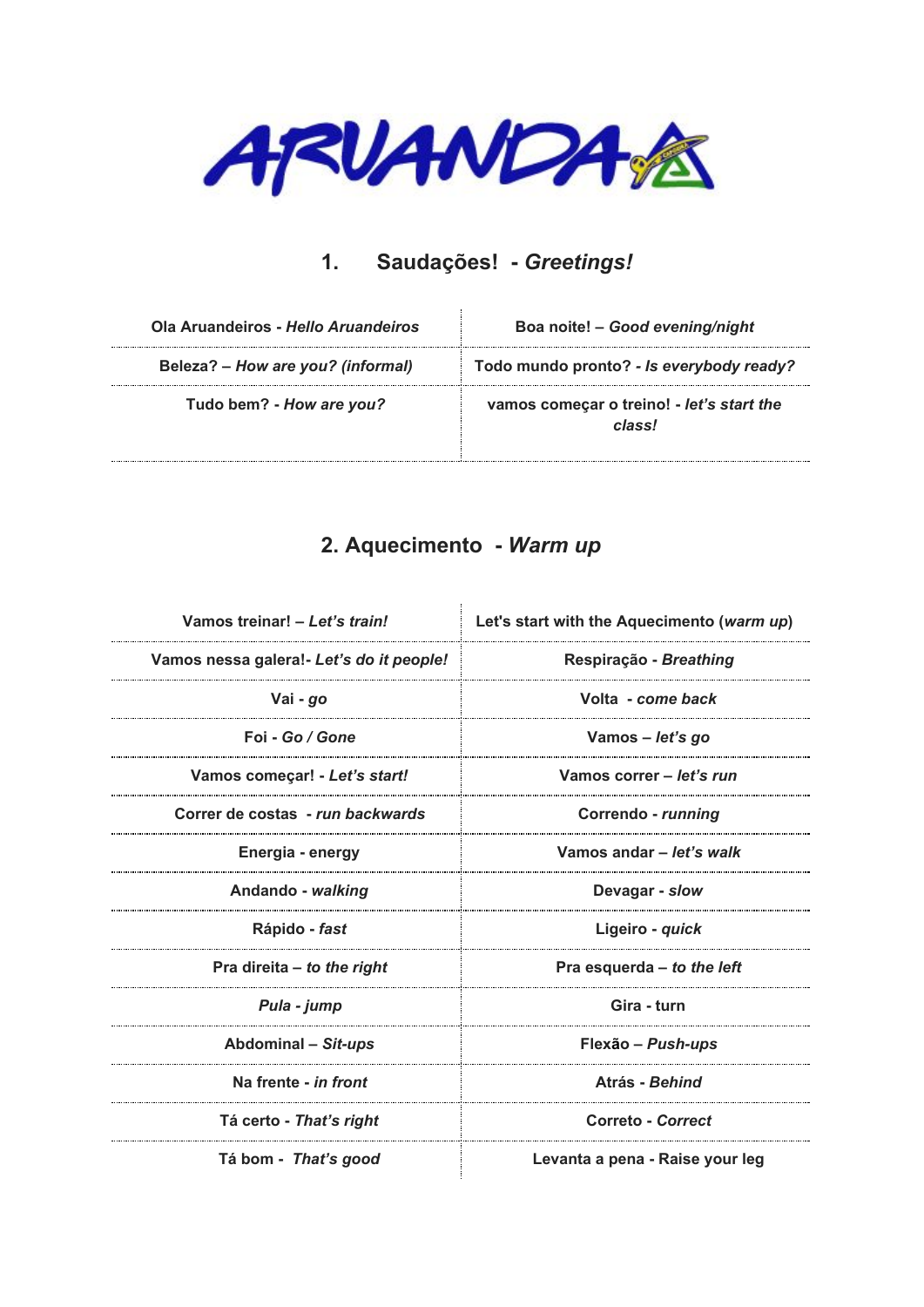## **3. Treinamento -** *Training*

| Dois a Dois - in pairs                   | Ginga dois a dois - ginga in pairs   |
|------------------------------------------|--------------------------------------|
| Mais perto - closer                      | Me segue - Follow me                 |
| Juntos - together                        | Contrário - opposite                 |
| Vamos nessa galera!- Let's do it people! | De novo - Again                      |
| <b>Pratique - Practice</b>               | Mais uma vez - One more time         |
| Tem que praticar - Got to practice       | Vai devagar - Go easy                |
| Pára - Stop                              | Parou - Stopped                      |
| Perna - Leg                              | Por outro lado - the otherside       |
| Perna Direita - Right leg                | Perna Esquerda - Left leg            |
| Braço - arm                              | Pé - foot                            |
| Ponta do pé - ball of your foot/tiptoe   | Olha pra frente – look forward       |
| Olhar $-$ to look                        | <b>Encaixe - Fitting</b>             |
| Golpe - kick                             | Golpe frontal – front kick           |
| Golpe Rodado - spin kick                 | Esquiva - Duck/defense               |
| Guarda - defense                         | Proteger o rosto - protect your face |
| <b>Bloquear - to block</b>               | alternar - To alternate              |
| Cuidado! - be careful                    | Boa - Good                           |
|                                          |                                      |

# **3. Floreios –** *"Flourishes"*

| Bananeira - handstand                    | Bananeira de cabeca - headstand                           |
|------------------------------------------|-----------------------------------------------------------|
| Ponte - bridge                           | $Ai = cartwheel$                                          |
| Au sem mãos - Cartwheel No hands         | Aú Batido - "striking cartwheel" –<br>cartwheel variation |
| S-Dobrado - Double S                     | $Macco - "monkey"$                                        |
| Queda de Rins – "falling on the kidneys" | Pião de mão - Hand spin                                   |
| Relogio - handspin "clock"               | Xango - Backflip                                          |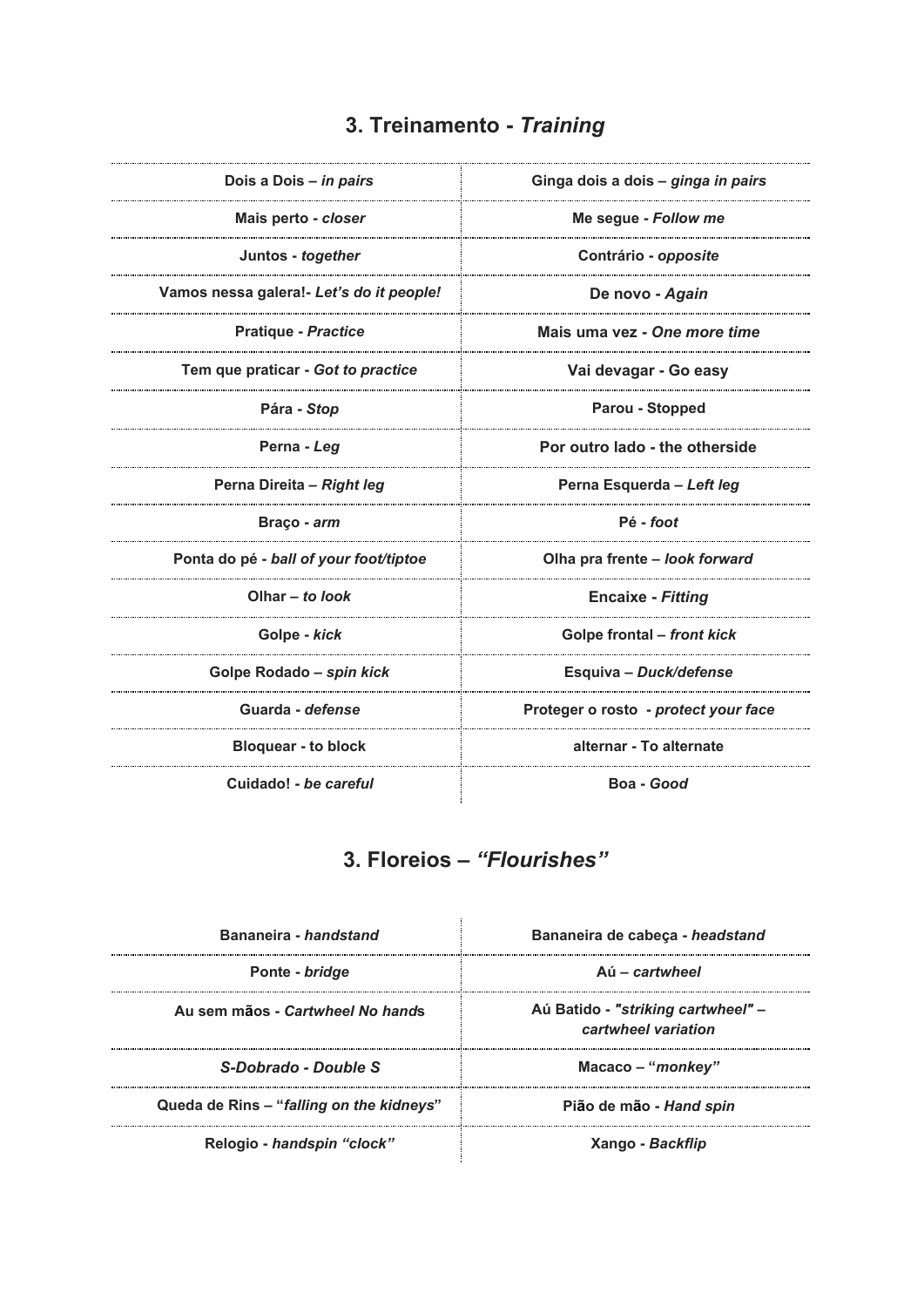### **4. Jogo -** *Game*

| Jogo - Game                       | Jogar – To play                 |
|-----------------------------------|---------------------------------|
| Vamos Jogar - Let's play (games)  | Roda – Circle                   |
| Agachar – to crouch               | Aperto de mão - handshake       |
| Pe do Berimbau - Foot of Berimbau | Saída de Aú - Cartwheel exit    |
| Jogo Lento – slow game            | Jogo rapido – fast game         |
| Abre a roda – open the circle     | Fecha a roda - close the circle |
| Compra o jogo - buy the game      |                                 |

## **5. Alongamento**

| Vamos alongar – Let's stretch      | Abertura - opening/splits |
|------------------------------------|---------------------------|
| Devagar - slowly                   | Respirar – to breath      |
| Alonga o corpo - Stretch your body | Relaxa - Relax            |

### **6. Música -** *Music*

| Palmas - clapping                | Palmas de Mão – hand clapping |
|----------------------------------|-------------------------------|
| Bate Palmas – to clap your hands | Tocar – to play (instruments) |
| Cantar $-$ to sing               | Ritmo - rhythm                |
| Sobe o ritmo - Get / Play faster | le - Stop all together        |

### **7. Encerramento - closing**

| Boa Aula - Good Class         | Obrigado/a - Thank You                  |
|-------------------------------|-----------------------------------------|
| Até Amanhã – See you tomorrow | Até a próxima Aula - See you next class |